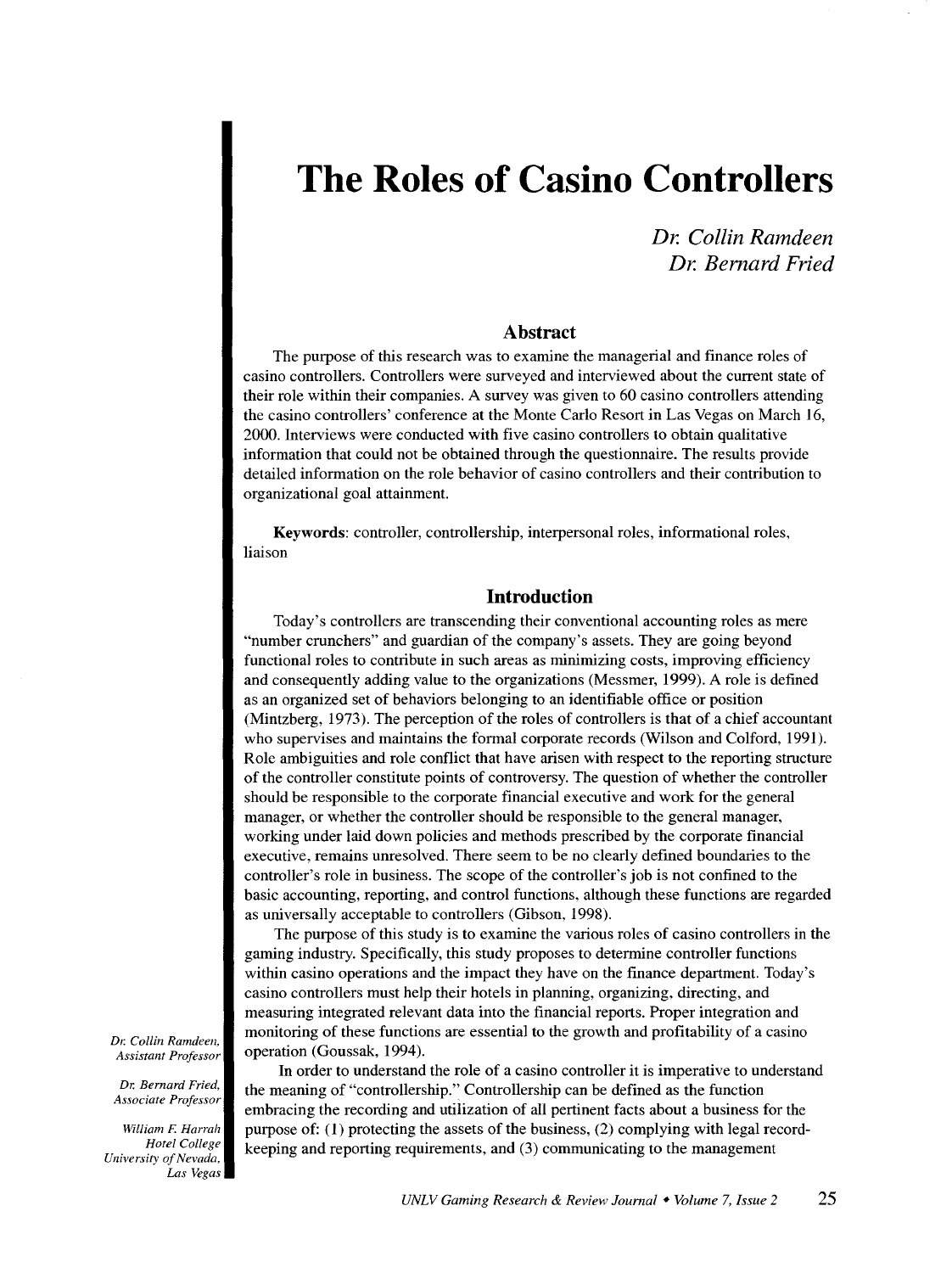information which will assist in the planning and control of operations (Anderson and Bragg, 2000). In other words, controllership is a vital and constructive factor in business management.

A controller is the financial executive of a firm with combined responsibilities that may include accounting, internal auditing, budgeting, profit planning, performance reporting, tax control, and other corporate financial and management activities (Anderson, 1947). This definition is also applicable to the term "office of controller." The legal statute that gave recognition to the office of controller was the Securities and

Exchange Act of 1933. The Act provides that the registration statement filed with the Securities and Exchange Commission must be signed by the controller of the issuing corporation or by its principal accounting officer, as well as by its other principal officers (Goodman and Reece, 1978). According to Goodman and Reese (1978), the controller is the executive manager for a company's accounting function. The controller coordinates management's participation in the planning and control phases of attaining objectives, in determining the effectiveness of policies, and in creating organizational structures and procedures.

**By reporting and interpreting relevant data, the controller exerts a force or influence that impels management toward making better informed decisions.** 

The controller is the financial executive primarily responsible for both management accounting and financial accounting. The modem controllers do not do any controlling in terms of line authority except over their own department. However, the modem concept of controllership maintains that the controller does control in a special way. That is, by reporting and interpreting relevant data, the controller exerts a force or influence that impels management toward making better informed decisions (Homgren, Foster, and Datar, 1997).

Therefore, the title of controller is in essence a misnomer. The controller in reality does not exercise any control of a line authority outside of his/her own department. However, as stated by Homgren and Foster (1991), the controller by reporting and interpreting relevant data exerts a force or influence that impels management toward logical decisions consistent with objectives.

In small and medium size casino properties the hotel controller would be responsible for the internal controls, compliance with certain gaming regulations, and casino accounting functions. However, in large casino resort properties there is a tendency to have two controllers. The hotel financial controller would be responsible for general accounting functions while the casino controller deals with the casino accounting functions.

The major research objective of this study is to determine the casino controller's working roles. This is accomplished by examining the profile of casino controller functions. The purpose of gathering this information is to provide a better understanding of casino controller functions as the nerve center of the casino operations to both casinos controllers and other managers. Ultimately this could provide information that can be used to improve the efficiency of the casino controller's performance.

This study used structured-direct interviews and a closed-end questionnaire to examine the nature and functions of casino controllers. The questionnaires were given to casino controllers at their annual conference on March 16, 2000 at the Monte Carlo Resort. The interviews were done through personal contact and by telephone. This design was used because it would provide important perspectives on the role of casino controllers.

The following questions were addressed in this study. What size properties use casino controllers? What are the managerial roles of a casino controller? How do casino controllers spend their time on various activities? What percentage of time do casino controllers spend on deskwork? What are the types of technical knowledge required by casino controllers? What are the types of internal audit functions performed by casino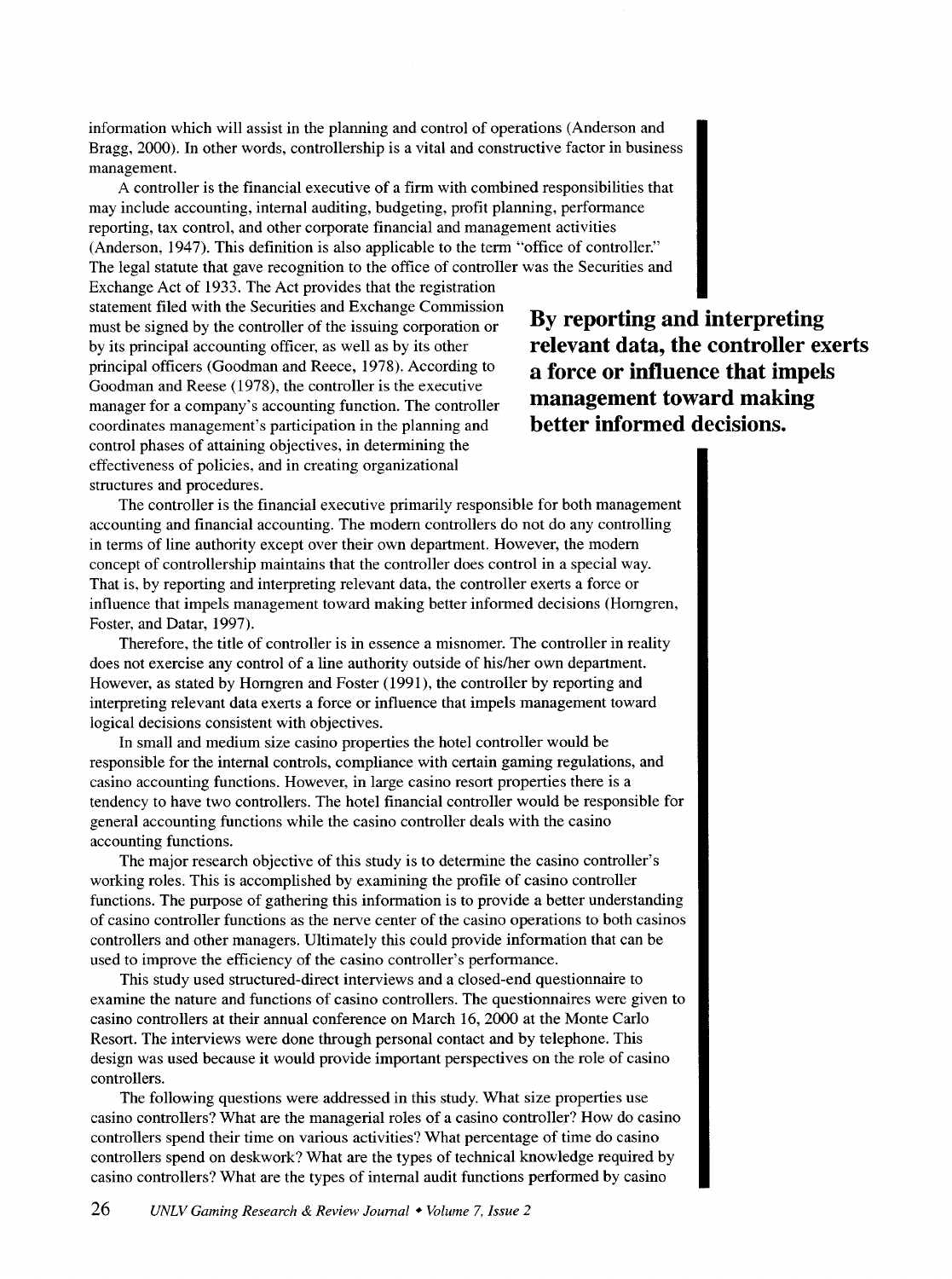controllers? What information technology challenges currently face casino controllers? These are important questions for casino executives and also academicians faced with a curriculum that continues to emphasize effective management of casino operations.

Answering these questions will provide more structure for working roles for casino controllers, who can then evaluate their current functions with the findings from these questions and determine if they need to make any changes that could improve their efficiency and effectiveness in managing their casino operations. Also, answering these questions will provide other managers and academicians with more insightful knowledge of casino controller functions not addressed in prior research. These questions can easily be answered by a traditional empirical model. Therefore, the data collection method used is a combination of interviews and survey.

The remainder of the paper is organized as follows. The theoretical framework, developed from existing literature on studies related to corporate controllers, is presented in section 2. The setting and collection of data will comprise section 3. Analysis of data and findings are described in section 4. Conclusion, limitations, and suggestions for future research will be discussed in section 5.

# **Literature Review**

#### **Background Information**

To understand the evolutionary role of casino controllers it is imperative to examine the development of legalized gambling in Nevada. The development of legalized gaming in Nevada, passed by the State Legislature in 1931, led to the modem era of casino gambling (Marshall and Rudd, 1996).

By the late 1960s, several publicly traded corporations began to purchase casinos in Nevada. A few of these corporations began to move casino credit managers and their responsibilities for customer-credit policies and cage financial procedures, from the direct supervision of the casino managers to the accounting department under the financial controllers. During the 1970s, casinos audit controls were substantially increased to satisfy the requirements of the Nevada State Gaming Control Board, the Internal Revenue Service, the Securities and Exchange Commission, and the Big Eight Auditing firms (Friedman, 1982). It was assumed that these new requirements were too much for the hotel financial controller, so the casino cage financial procedures and gaming regulation reports became the duties and responsibilities of what would be called the casino controller.

In the hospitality industry no empirical research has been conducted on the roles of casino controllers. However, there are several published articles on hotel controllers, which provide relevant and general information that is equally applicable to the role of a casino controller. This research provides a framework critical to an understanding of the role of a casino controller.

### **Perception of the roles of financial controllers**

Runk and Loretta (1989) found that chief executive officers expect their controllers to apply their financial expertise and resources to business decision-making. Although

**Although management still requires a sound control and reporting framework, controllers should not limit their activities to accumulating, recording and reporting financial information.** 

management still requires a sound control and reporting framework, controllers should not limit their activities to accumulating, recording and reporting financial information. Sathe (1982) looks beyond the basic function of ensuring the correctness of financial reports, to the further responsibility to help the management team in the decision-making process. He sees incompatibility with the regulatory responsibilities of the controller and the necessity to satisfy management's needs creating role ambiguity, with the controller as either independent of the management or involved with the management.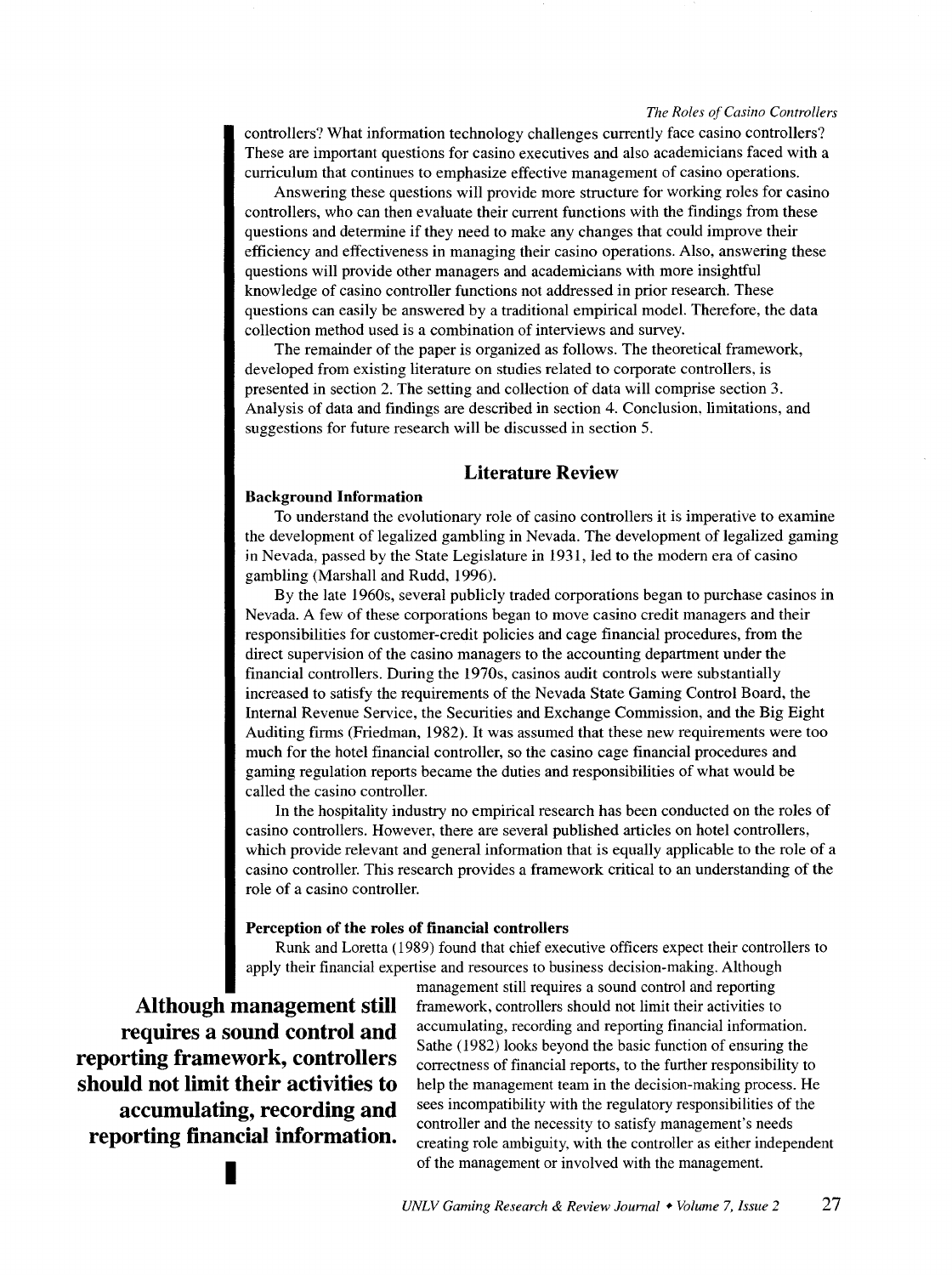According to Pipkin (1989), company presidents and chief executive officers think that the role of the controller is to look after the assets, ensure good internal control, publish the financials accurately and on time, avoid surprises, and be a good team player. This does not sound like the president and chief According to Pipkin (1989), company presidents and chief executive officers think<br>that the role of the controller is to look after the assets, ensure good internal control,<br>publish the financials accurately and on time, av decision-making process. Runk and Loretta (1989) acknowledge that many controllers in some industries have not grown beyond their traditional roles to provide essential decision support services. There is little consistent evidence to conclude that superiors and peers universally expect and welcome the controller giving as much emphasis to decision-making roles as to supplying information (Gibson, 1998).

**Evidence in the literature is that the particular industry and its traditions and developments have a critical influence on the behavior of its managers.** 

Evidence in the literature is that the particular industry and its traditions and developments have a critical influence on the behavior of its managers. The hotel industry is no exception. Further review of empirical studies identified research relevant to the expansion of the hotel financial controller's role in decisionmaking, and to determine whether circumstances exist that are compatible with the casino controllers· decision-making role.

# **Hotel Controller's Participation in Decision-Making**

There have been very few published empirical studies of hotel controllers. The majority of studies on hotel controllers have been "profile" surveys of their work. Geller and Schmidgall (1984), Geller, Ilvento, and Schmidgall (1990), and Tse (1993) surveyed controllers in the United States, while Burgess (1996) compared controllers' work activities in the United States, United Kingdom, and Hong Kong. Moore and Stefanelli (1989) examined the perception of U.S. controllers in participation in decision-making roles.

Geller and Schmidgall ( 1984) and Geller, et al. ( 1990) investigated the status of controllers. They examined the role of controllers on the management team, by asking those surveyed whether they were members of their properties' executive, compensation or planning committees. Results revealed a high incidence of membership in executive committee (82 %), compensation committee (75 %), and planning committee (94 %). This study focused on hotel controllers' interpersonal roles.

Burgess ( 1994) investigated the past and current roles of hotel controllers, together with their education and training needs for the future, and needs based on predictions as to the controller's future role. She found that controllers had become much more influential in operations, acting as advisors to other members of the management team in the effective running of their departments. Burgess's (1996) comparison of the work of controllers in the U.S., U.K., and Hong Kong found that hotel controllers perform essentially the same tasks in all these geographic regions. In other words they performed interpersonal, informational and decision roles.

Moore and Stefanelli ( 1989) concluded from their study that controllers perceived themselves to be more involved in decision-making than was perceived by their superiors and peers especially in the area of strategic and non-financial decisions. Hotel controllers believed that they have a more involved role while peers think that their role was regulatory in nature. The emphasis of their studies was on hotel controller's decision roles.

The relevancy of these studies is that they provide three essential functions of hotel controllers that can be linked to casino controllers. These functions are interpersonal roles, information roles, and decision roles. These functions are linked to casino controllers' working roles (see Figure 1).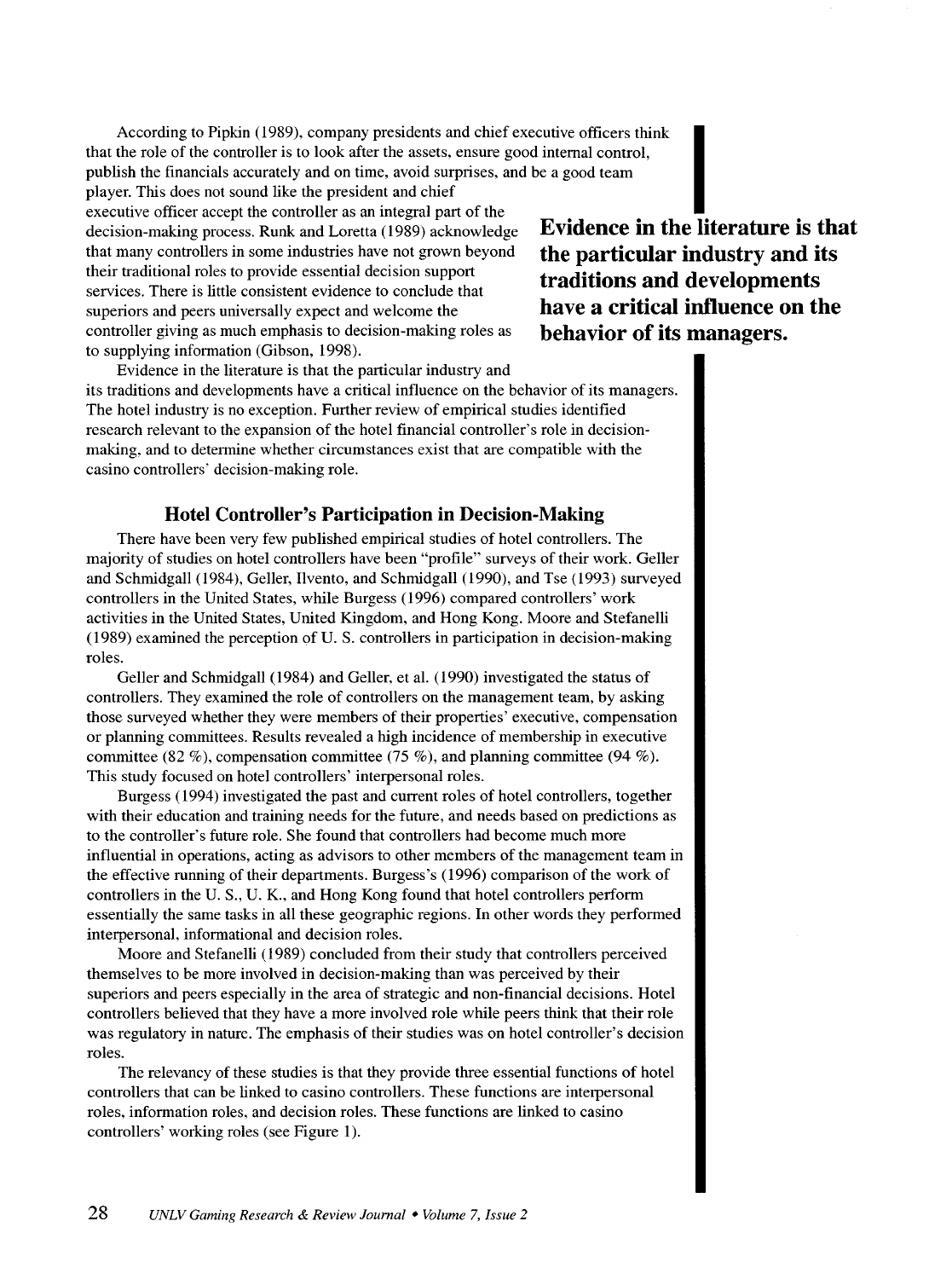

Adapted from: Mintzberg (1973).

These empirical studies have added greatly to the knowledge and understanding of the expanding role of hotel controllers. There was no evidence from these studies to indicate that hotel controllers were precluded from participating in decision-making. Based on the results of these studies it is anticipated that casino controllers would be given similar opportunities to participate in the decision-making process within a casino resort property.

#### **Theoretical Consideration for the Research Design**

This study supports the theory that the culture of casino controllers can best be described, interpreted, and explained through the theory of managerial roles. Mintzberg's (1973) theory of managerial roles will be used to explain the role of casino controllers. This theory was selected because it has been used as the basis for much empirical work in the hotel industry to explain managerial effectiveness. Dann (1990) has attributed Mintzberg as a key influence in his attempt to integrate studies conducted in the hospitality field with those in other industries.

Mintzberg's theory of managerial role examined *what* managers do. This theory states that managerial activities may be divided into three groups. First, from formal authority and status come the interpersonal roles that involve figurehead, liaison, and leader. Second, are informational roles that identify a manager as a monitor, disseminator and spokesman. Third, decisional roles take into account entrepreneur, disturbance handler, resource allocator, and negotiator (Mintzberg, 1973).

The roles of casino controllers are considered to be managerial activities. Therefore, Mintzberg's theory of managerial roles distinguishing decision-making from interpersonal and informational will be the foundation for this study. The assumption made was that casino controllers' managerial role represents individual human contributions to organizational goal attainment, and therefore, their decision-making in casino resort properties could be classified as policy decisions, administrative decisions, and executive or ad hoc decisions.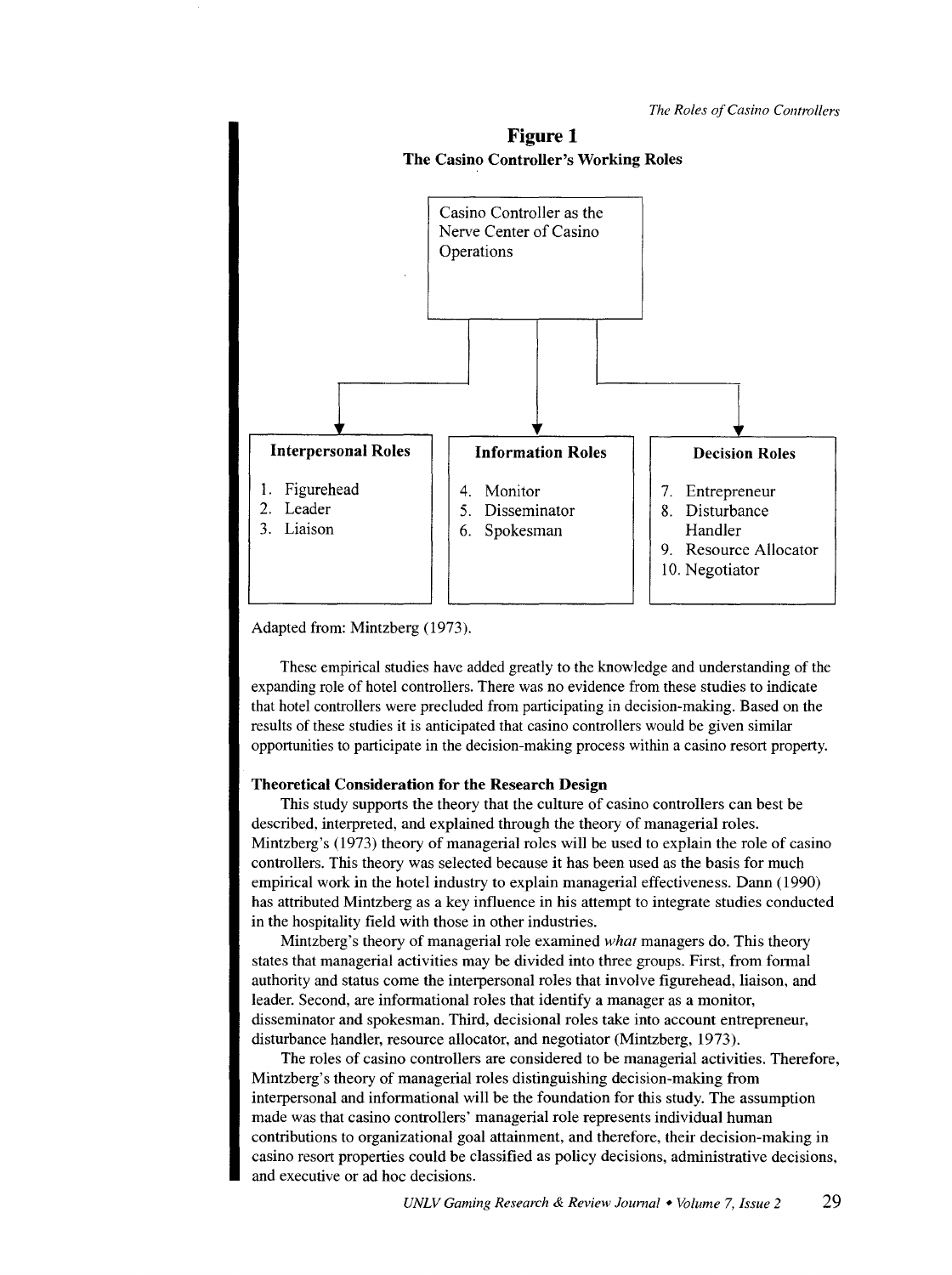Figure 1 provides a conceptual framework to assist with the understanding of casino controller's managerial roles. It is imperative to understand that the conceptual framework does not answer the question of what casino controller's do on a day-to-day basis. However, it shows the casino controller roles in relationship to Mintzberg's theory.

Mintzberg's analysis produced ten managerial roles shown in Figure 1: interpersonal roles (figurehead, leader, and liaison), informational roles (monitor, disseminator, and spokesman), and decisional roles (entrepreneur, disturbance handler, resource allocator and negotiator). According to Mintzberg ( 1973) the work of managers

of all types can be described in terms of these ten observable roles. Mintzberg's theory of managerial roles has been used by Ley (1980) to study the roles of general managers, Ferguson and Berger (1984) to investigate what restaurant managers "really" do, and Gibson (1998) to conduct an empirical study on hotel financial controllers decision-making roles. This study will use Mintzberg's theory as a guide to investigate the casino controller's managerial activities and managerial roles.

# **Mintzberg's ten theoretical concepts of managerial roles can be applied to the roles of casino controllers.**

Mintzberg's ten theoretical concepts of managerial roles can be applied to the roles of casino controllers. The three interpersonal roles are derived from the casino controller's formal authority and status. In tum these give rise to three informational roles, which enable the casino controllers to perform the four decisional roles.

## **Three Interpersonal Roles**

1. *Figurehead.* The simplest of the managerial roles of a casino controller is that of a figurehead. Here the controller is obliged to carry out a number of social, inspirational, legal and ceremonial duties. Also, the casino controller must be available to certain parties that demand to deal with that office because of its status or authority.

2. *Leader.* The leadership role identifies the casino controller's relationship with subordinates. The casino controller will normally define the working environment for subordinates. Casino controllers are responsible for hiring, training and promoting their subordinates. The leadership role pervades virtually all the casino controller's activities in which subordinates are involved. The power of a casino controller is most clearly shown in the leadership role.

3. *Liaison.* In this role casino controllers develop a network of contacts outside their organization in which information and favors are traded for mutual benefit. Casino controllers spend considerable amounts of time performing this role.

## **Informational Role**

4. *Monitor.* As monitors, the casino controllers continually seek and receive information from a variety of sources in order to develop a better understanding of the

organization and its environment. A significant part of the casino controller's information is current, tangible, and documentary. Therefore, the casino controller must take responsibility for the design of internal controls that can build liaison contact with subordinates and customers.

**A significant part of the casino controller's information is current, tangible, and documentary.** 

5. *Disseminator.* The casino controller as a disseminator sends external information into the organization and internal

information from one subordinate to another. This information may be of a factual or value nature. The dissemination of values occurs in terms of specific statements on specific issues.

6. *Spokesman.* As spokesman, the casino controller must transmit information to various external groups. The casino controller must act in a public relations capacity for the organization, also keeping superiors informed of the organization's performance, plans, and policies. Casino controllers are also responsible for sending useful information to their liaison contacts.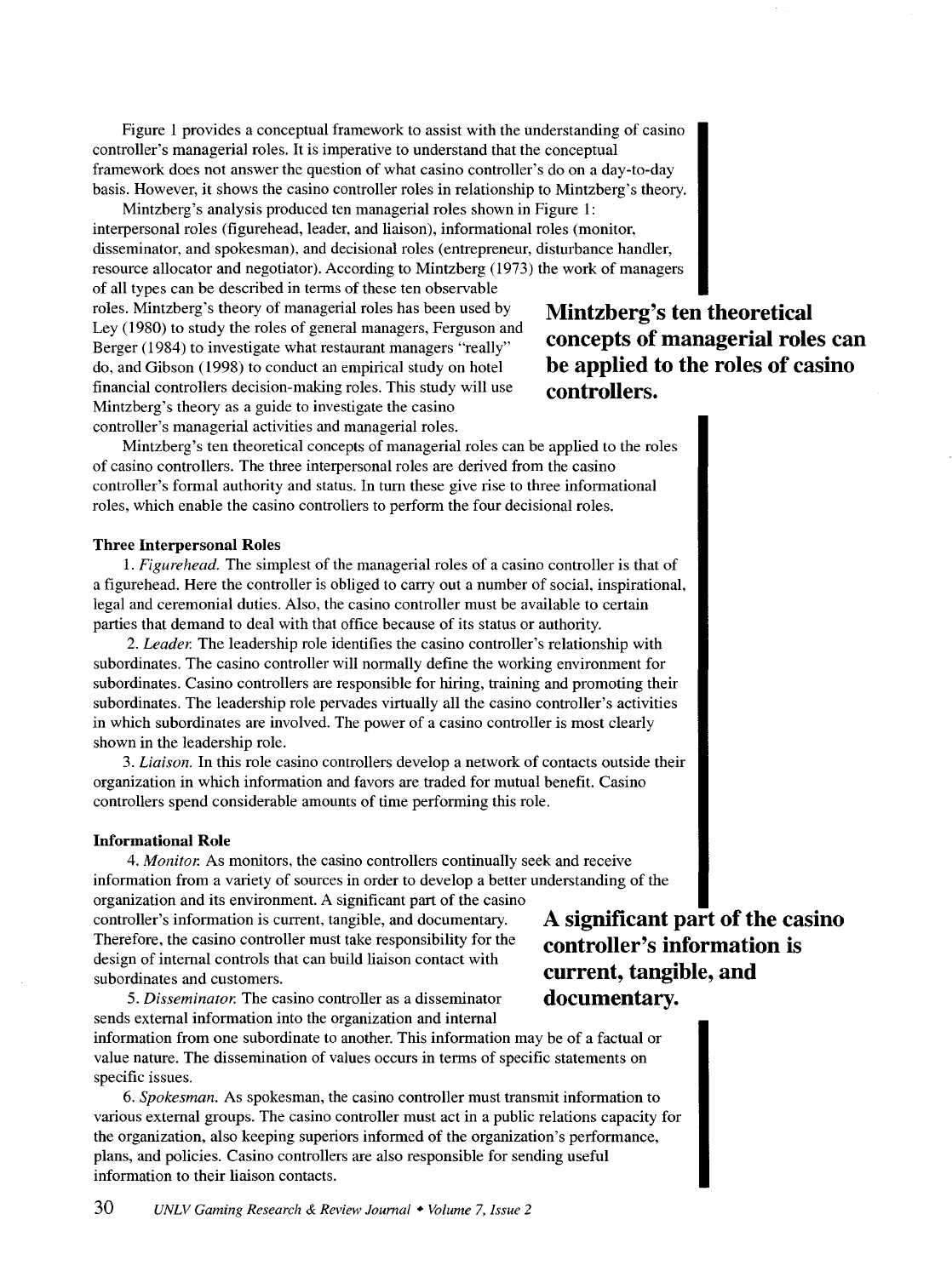#### **Decisional Roles**

7. *Entrepreneur.* The casino controller initiates and designs much of the controlled changes in the organization. The casino controllers should search their organization and environment for opportunities and initiate improvement to bring about change.

8. *Disturbance Handler.* Here casino controllers are responsible for corrective action when their organization faces important and unexpected disturbances. Faced with disturbance the casino controller should give priority and devote efforts to solve the problem.

9. *Resource Allocator.* The casino controllers as resource allocator oversee the allocation of resources in relation to casino operations. This involves three essentials: scheduling time, programming the work of the organization, and authorizing actions. Basic control over resource allocation is maintained by the casino controller through authorization of all significant decisions before implementation.

10. *Negotiation.* As a negotiator the casino controller would take charge when the organization authorizes such activity. In this capacity the casino controller participates as a figurehead, spokesman, and resource allocator.

These ten roles indicate that casino controllers act as generalists within their organization, but are in fact specialists required for conducting a particular set of specialized roles. Figure 1 shows that the casino controllers serve as the "nerve center" of the casino operation for financial information. While these theoretical concepts regarding the roles of casino controllers provide a better understanding of their managerial behavior they do not provide an explanation of how they spend their time and what they do. The main objectives of the survey and interviews were to address these issues.

## **RESEARCH METHOD**

#### **Survey Method**

Traditionally management researchers use interviews and questionnaires in conducting their studies (Ferguson and Berger, 1984). Gibson (1998) used interviews in preference to a questionnaire as the most appropriate method for eliciting data to analyze the roles of hotel controllers. Schaefer (1988) used interviews to collect data regarding the challenges facing hotel controllers. However, Geller and Schmidgall (1984) and Geller, Ilvento and Schmidgall (1990) used questionnaires to collect data for analysis of hotel controller's duties and responsibilities. This study used a combination of questionnaire and interview to investigate the roles of casino controllers. This combination method was used to collect data because it improves the accuracy of data collected, employs flexibility in questioning techniques, offers speed of data collection and low cost (Petkova and Petkova, 2003).

The questionnaire developed for this study used structured and fixed alternative questions. Using structured questions imposed a degree of standardization on the questionnaire, while fixed alternative questions limited responses to stated alternatives. The advantages of using structured questions are ease of administering and ease of tabulating and analyzing. Fixed alternative questions provide dimensions for framing replies that help to ensure the reliability of the questions.

The scale measurement used in the questionnaire was a five-point Likert scale. Critical to the scale quality was the use of appropriate psychometric characteristics (Bruner and Hensel, 1992). For expert judgment on the questionnaire, it was reviewed by five professors from the University of Nevada Las Vegas for appropriateness, meaningfulness, and usefulness. The questionnaire was later revised to incorporate additional information that was recommended to strengthen the validity of the instrument.

Structured-direct interviews were conducted for this study. This type of interview used a pre-specified set of direct questions. The objectives of using this form of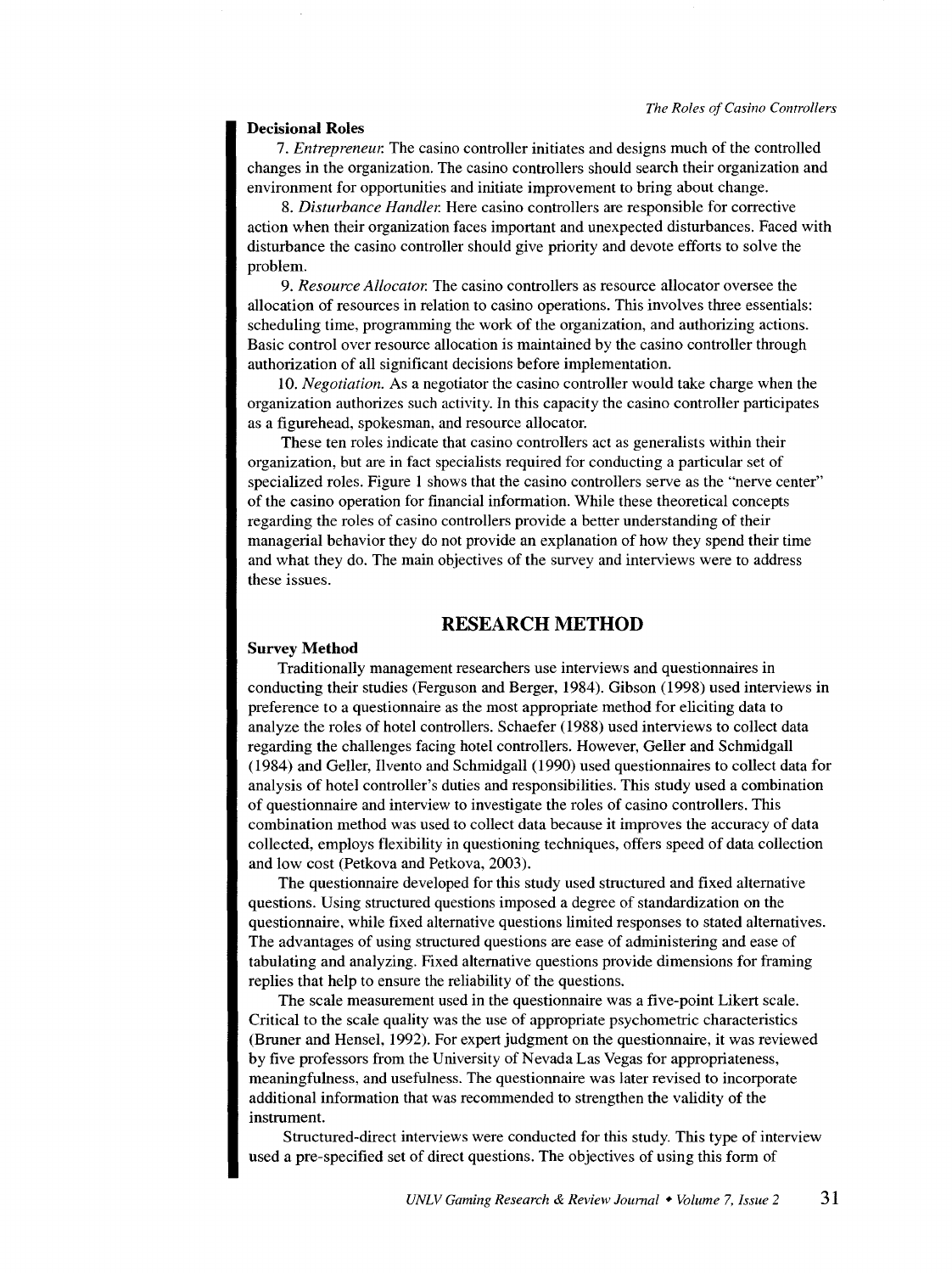interviewing technique were to minimize interviewer bias, to make it easier for the respondent to answer, to promote the same meaning across respondents, and to collect responses that are relatively easy to interpret. According to Tull and Hawkins (1984) this type of interview is recommended for use in final stages of a research project. Therefore, the interview was used to obtain supplementary data that would complement the data gathered from the questionnaires.

# Sample Size

The sample for this study came from the Hospitality Financial and Technology Professionals Pre-registration List for the 2000 Casino Controllers Conference held at the Monte Carlo Resort and Casino. This listing contained 60 participants. This was a convenience sample so relevant demographics about hotels (size, management and ownership) and casino controllers (age, gender, education and experience) were incorporated into the questionnaire. The survey was given to the 60 participants at the conference and 36 were returned. Two were discarded because they were incomplete.

Five casino controllers were selected for interviews to obtain additional information regarding the distinguishing characteristics of their work. The sample for the interview was drawn from the Las Vegas Convention and Visitors Authority Hotel and Motel Listing. It was a convenience sample of all hotels with capacity of 1000 or more rooms, which results in a total of 26 hotels. Only five controllers from these 26 hotels were willing to participate in an interview.

Interviews were used in conjunction with the survey to capture additional information regarding the distinguishing characteristics of casino controller functions that could not readily be obtained from just a survey. For these distinguishing characteristics structured interviews were the most appropriate method in preference to questionnaires for eliciting data. The analysis of the content of the interviews necessitates the adoption of quantitative research methods in order to maintain validity, reliability and objectivity within the study (Malhotra, 1999).

Chain affiliation and independent represented 56 and 44 percent respectively. The controllers surveyed for the study came from properties of many sizes. Almost 32 % came from properties that made under \$100 million in annual gaming revenue; 26% of properties made \$100- \$199 million in revenue, while 42% of the properties made over \$200 million. Publicly traded corporations accounted for 74 percent and non-publicly traded was 26 percent. Males represented 65 percent and females 35 percent of the respondents. The majority (85 percent) of casino controllers surveyed earned a base salary of over \$50,000 annually. The ethnic background of all the respondents was Caucasian.

Table 1 shows the level of knowledge required for each function performed by the casino controllers measured on a five-point Likert scale (low 1 2 3 4 5 high). Accounting/auditing have the highest mean score of 4. 71 followed by finance and gaming law with mean scores of 4.38 and 4.03 respectively.

| Table 1                                                             |  |  |  |
|---------------------------------------------------------------------|--|--|--|
| <b>Knowledge Required by Casino Controllers <math>(n=34)</math></b> |  |  |  |

| <b>Functions</b>     | <b>Means</b> | Std. Dev. |
|----------------------|--------------|-----------|
| Accounting/Auditing  | 4.71         | .52       |
| Finance              | 4.38         | .78       |
| <b>Gaming Law</b>    | 4.03         | .83       |
| Taxes/Licensing Fees | 3.91         | .89       |
| Casino Security      | 3.50         | .90       |
| Human Resources      | 3.35         | .69       |

Scale: Low 1 2 3 4 5 High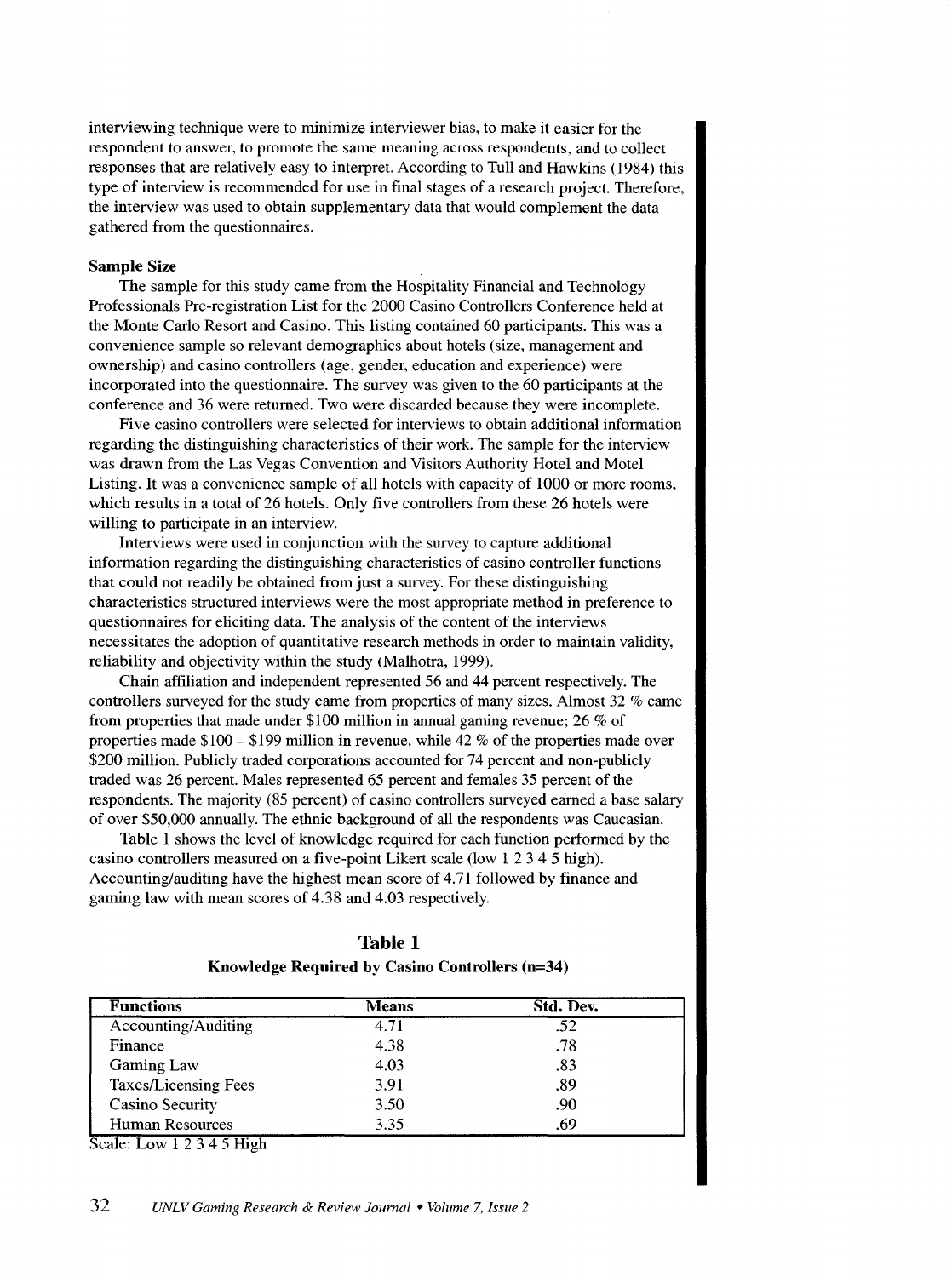Analysis of Table 2 indicates that casino controllers were responsible for two major audits, a revenue audit and a casino audit. The revenue audit is divided into four separate, but interactive sub-departments that include gaming audit, food and beverage audit, hotel audit, and box office audit. These four sub-departments are responsible for the daily review/audit and journal entries for all of the organization's revenue centers (Goussak, 1994). All 34 respondents conduct revenue audit and gaming audit.

| <b>Table 2</b> |                                                  |  |  |  |
|----------------|--------------------------------------------------|--|--|--|
|                | Casino Controller Audit Functions Perform (n=34) |  |  |  |

| <b>Audit Functions</b>     | No. |     |
|----------------------------|-----|-----|
| Revenue Audit              | 34  | 100 |
| Casino Audit: Gaming Audit | 34  | 100 |
| Food and Beverage Audit    | 30  | 88  |
| Hotel Audit                | 29  | 85  |
| Box Office Audit           |     | 56  |

Note: Total may not sum to the total number of respondents in a category because respondents do not perform all the audit functions.

The usefulness of the Daily Manager's Report (DMR) or Daily Operating Report (DOR) is summarized in Table 3. The five variables used to assess the level of usefulness of the DMR were measured on a five-point Likert scale (low 1 2 3 4 5 high). Review of the daily profit and loss summary of operation had the highest mean score of 4.35, followed by the review of gaming results and statistics (4.29). Review of payroll reports had the lowest mean score of 3.74.

| Table 3                                        |
|------------------------------------------------|
| The Usefulness of Daily Manager's Report (DMR) |

| <b>Reports</b>                               | <b>Means</b> | Std. Dev. |
|----------------------------------------------|--------------|-----------|
| Daily P & L Summary of Operation             | 4.35         | .88       |
| Gaming Results & Statistics                  | 4.29         | .76       |
| Non-gaming Statistics (e.g., ADR)            | 3.88         | 1.07      |
| Complementary Activity Reports (Rev. & Exp.) | 3.88         | 1.07      |
| Payroll Reports                              | 3.74         | 1.05      |

Scale: Low I 2 3 4 5 High

Table 4 summarizes the five divisions (audit, taxes and license, enforcement, investigation and criminal intelligence) of the Gaming Control Board dealt with frequently by the respondents. At some point during the year, a gaming controller will have contact with one or all of these divisions. Overall assessment indicated that 94 percent of the respondents dealt with the audit division, followed by taxes and license, and enforcement with 62 and 56 percent respectively.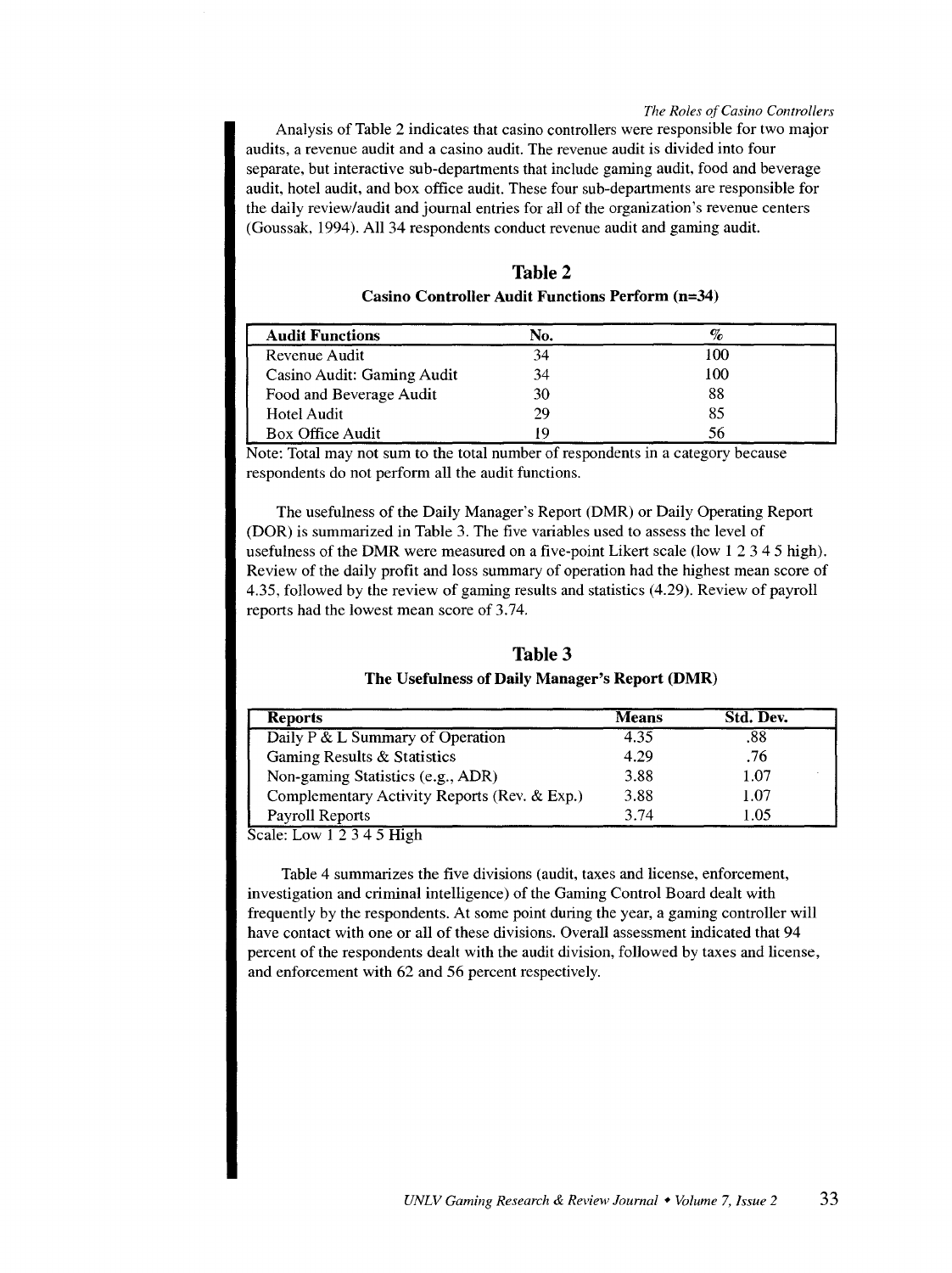# Table 4

| <b>Divisions</b>      | No. |    |
|-----------------------|-----|----|
| Audit                 | 32  | 94 |
| Taxes & License       |     | 62 |
| Enforcement           | 19  | 56 |
| Investigation         |     | 32 |
| Criminal Intelligence |     |    |

Division (s) of Gaming Control Board Dealt With Frequently (n=34)

Note: Totals do not sum to total number of respondents for each category became respondents do not make contact with all divisions of the Gaming Control Board.

Table 5 shows the reasons for performance evaluation for casino controllers. The respondents (88 percent) indicated that their primary reason for performance evaluation was to improve performance, while 74 and 65 percent of the respondents said that it was to recognize proficiency and to increase salary respectively.

# Table 5

Performance Evaluation for Casino Controllers (n=34)

| <b>Reasons</b>           | No. |    |
|--------------------------|-----|----|
| To Improve Performance   |     | 88 |
| To Recognize Proficiency | 25  | 74 |
| To Increase Salary       | 22. | 65 |
| Routine Requirement      | l 4 |    |
| For Promotion            |     |    |

Note: Respondents could choose more than one reason.

Table 6 shows the rating method used to determine the respondent's bonus. The primary rating method mentioned was performance standard with 56 percent. When respondent performance fell below expectation the most frequently cited response was redefining duties (26 percent of respondents). More training was the next most prevalent response (24 percent of respondents). The third most common response (20 percent) overall was the loss of bonus (see Table 7).

Table 6 Rating Method Used to Determine Bonus  $(n = 27)$ 

| <b>Rating Methods</b>    | No. |     |
|--------------------------|-----|-----|
| Performance Standard     |     | 56  |
| Management by Objectives |     | 26  |
| Rank-order Method        |     |     |
| <b>Check List Method</b> |     |     |
| Total                    |     | 100 |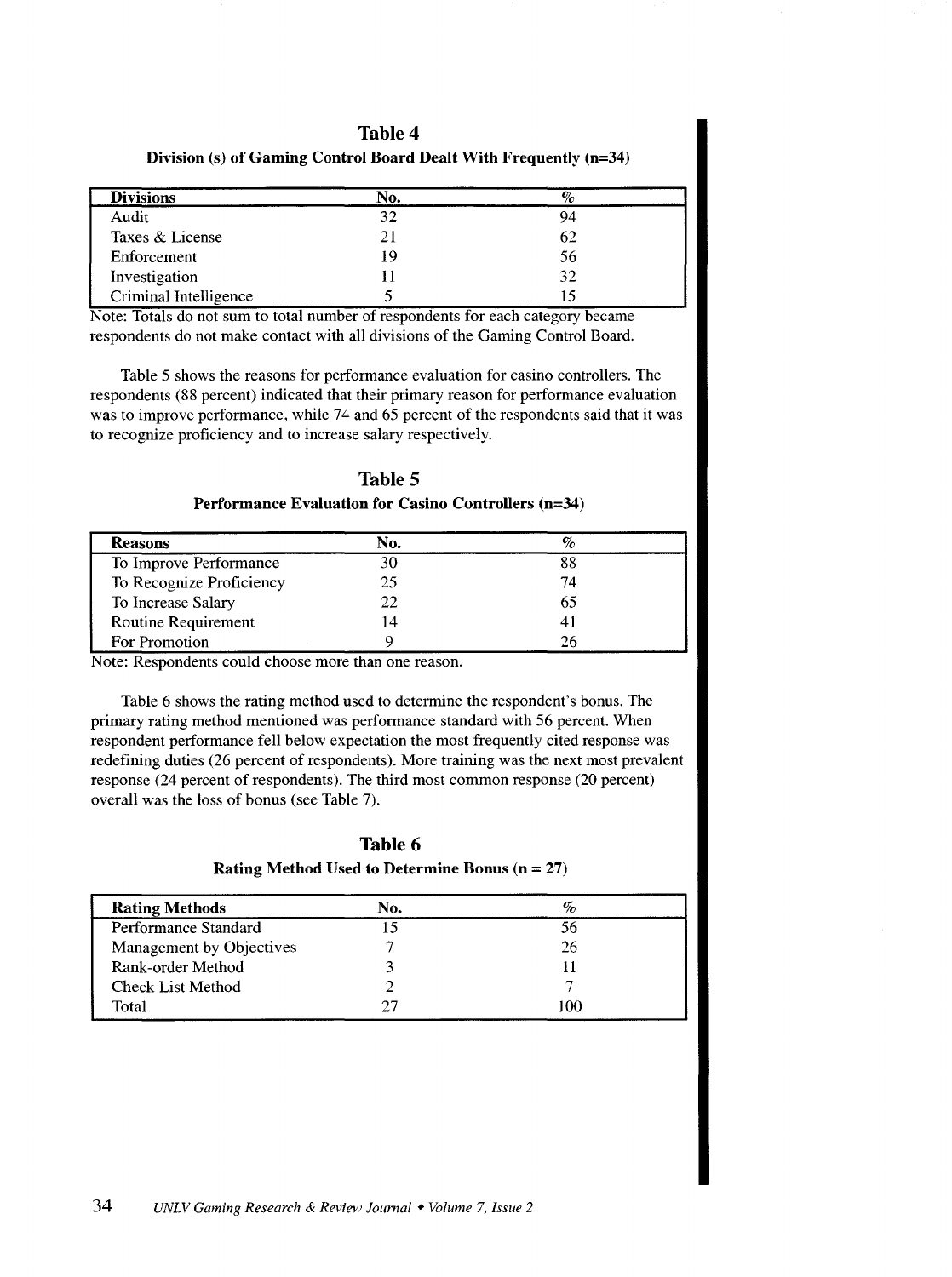| <b>Action</b>                | No. | %   |  |
|------------------------------|-----|-----|--|
| Duties are Redefined         |     | 26  |  |
| More Training                |     | 24  |  |
| Bonus is Lost                |     | 20  |  |
| <b>Corrective Counseling</b> |     | 18  |  |
| Controller is Dismissed      |     | 12  |  |
| Total                        | 34  | 100 |  |

**Table 7 Action Taken When Performance Falls Below Expectations (n=34)** 

Casino controllers must research technology areas that have the potential of improving cash flow and profitability. Table 8 shows the importance of information technology to the casino functions. On a five-point Likert scale (low 1 2 3 4 5 high) information technology was ranked first (4.62) as necessary for control, and second (4.32) as a strategic asset critical for success.

**Table 8** 

# **The Importance of Information Technology to the Casino Functions (n=34)**

| Sources                                      | <b>Means</b> | Std. Dev. |
|----------------------------------------------|--------------|-----------|
| Necessary for Control                        | 4.62         | 74        |
| <b>Strategic Asset Critical for Success</b>  | 4.32         | .81       |
| <b>Strategic Means for Reducing Expenses</b> | 4.26         | .96       |
| <b>Improving Guest Satisfaction</b>          | 4.12         | - 12      |

Scale: Not Important 1 2 3 4 5 Very Important

Table 9 highlights the information technology challenges facing the casino controllers. On a five-point Likert scale (low 1 2 3 4 5 high) integration/interfacing different applications was listed as the primary information technology challenge (4.26). Next was choosing the best technology for the casino (4.12). The questions that were asked were as follows: What type of information technology challenges face casino controllers in (a) integration/interfacing with different applications, and (b) choosing the best technology for the casino?

**Table 9** 

# **Information Technology Challenges Facing the Casino Controllers (n=34)**

| <b>Challenges</b>                                     | <b>Means</b> | Std. Dev. |
|-------------------------------------------------------|--------------|-----------|
| <b>Integration/Interfacing Different Applications</b> | 4.26         | .05       |
| Choosing the Best Technology for the Casino           | 4.12         | .91       |
| Other Problem                                         | 3.91         | 1.26      |
| Security Technology                                   | 3.50         | 1.13      |

Scale: Low 1 2 3 4 5 High

The charts in Figure 2 present a summary of how managers and casino controllers spent their time on various activities. Mintzberg's observation of five managers for five weeks indicated that they spent 33 percent of their time doing deskwork, 24 percent on telephone calls and 19 percent each on scheduled and unscheduled meetings. In an interview with five casino controllers, they were asked to give the percentage of time spent on similar activities studied by Mintzberg. On average these five controllers spent 28 percent of their time on deskwork, 38 percent on unscheduled meetings, and 22 percent on scheduled meetings.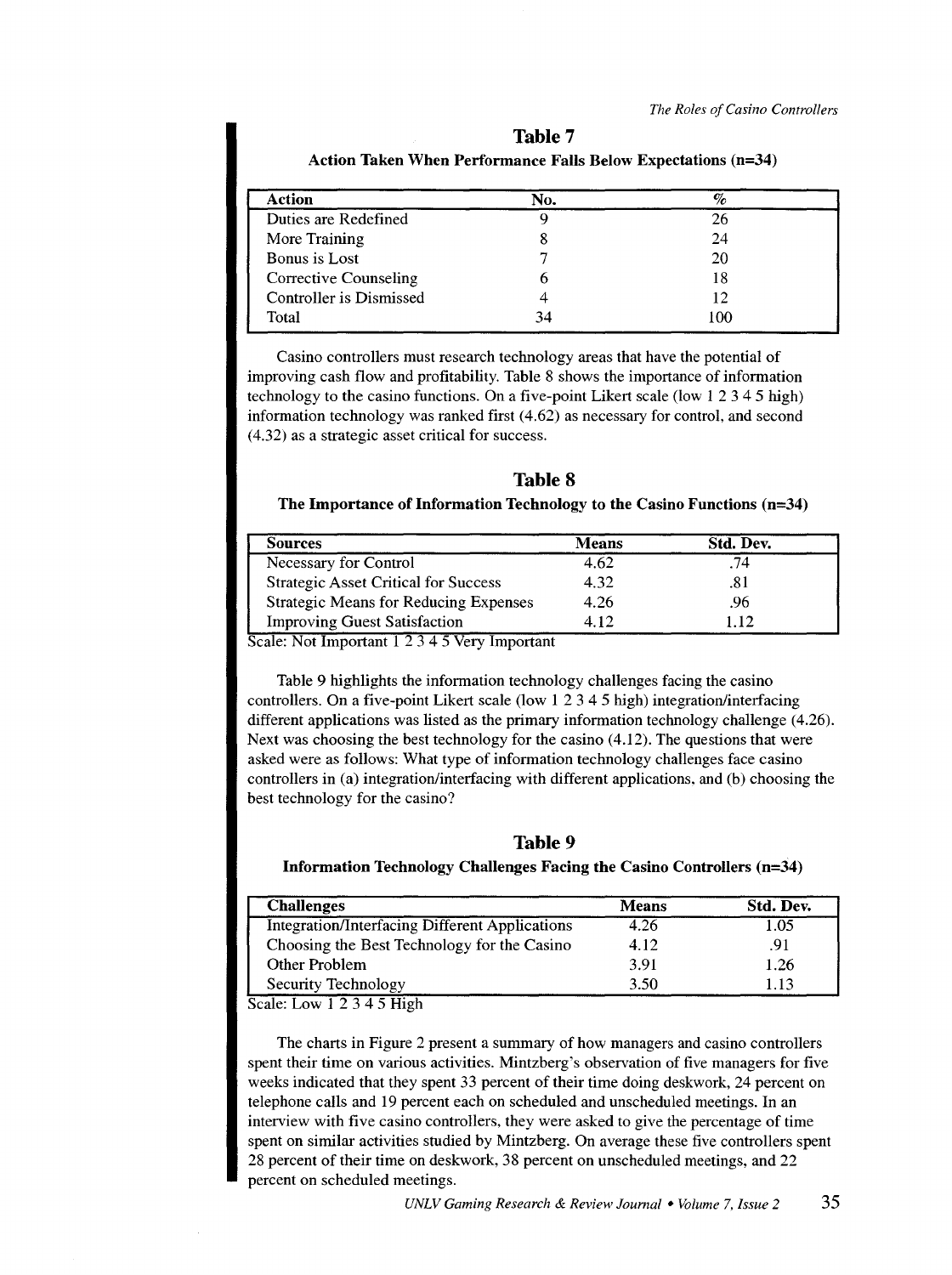

Results indicated that in the Mintzberg study the time spent on the purposes of managerial activities are as follows: information, 40 percent; decision-making 21, percent; secondary activities, 21 percent; and requests, 18 percent. While the results from the interviews with the five casino controllers were: information, 35 percent, comprised of time taken for observation tours, receiving and giving information and review, secondary activities represented 25 percent and included external board work, ceremony, scheduling, and organizational work. Decision-making, which was 20 percent, involves time taken for strategy and negotiations. Finally, requests represented 20 percent of the time and included manager, action and status requests.



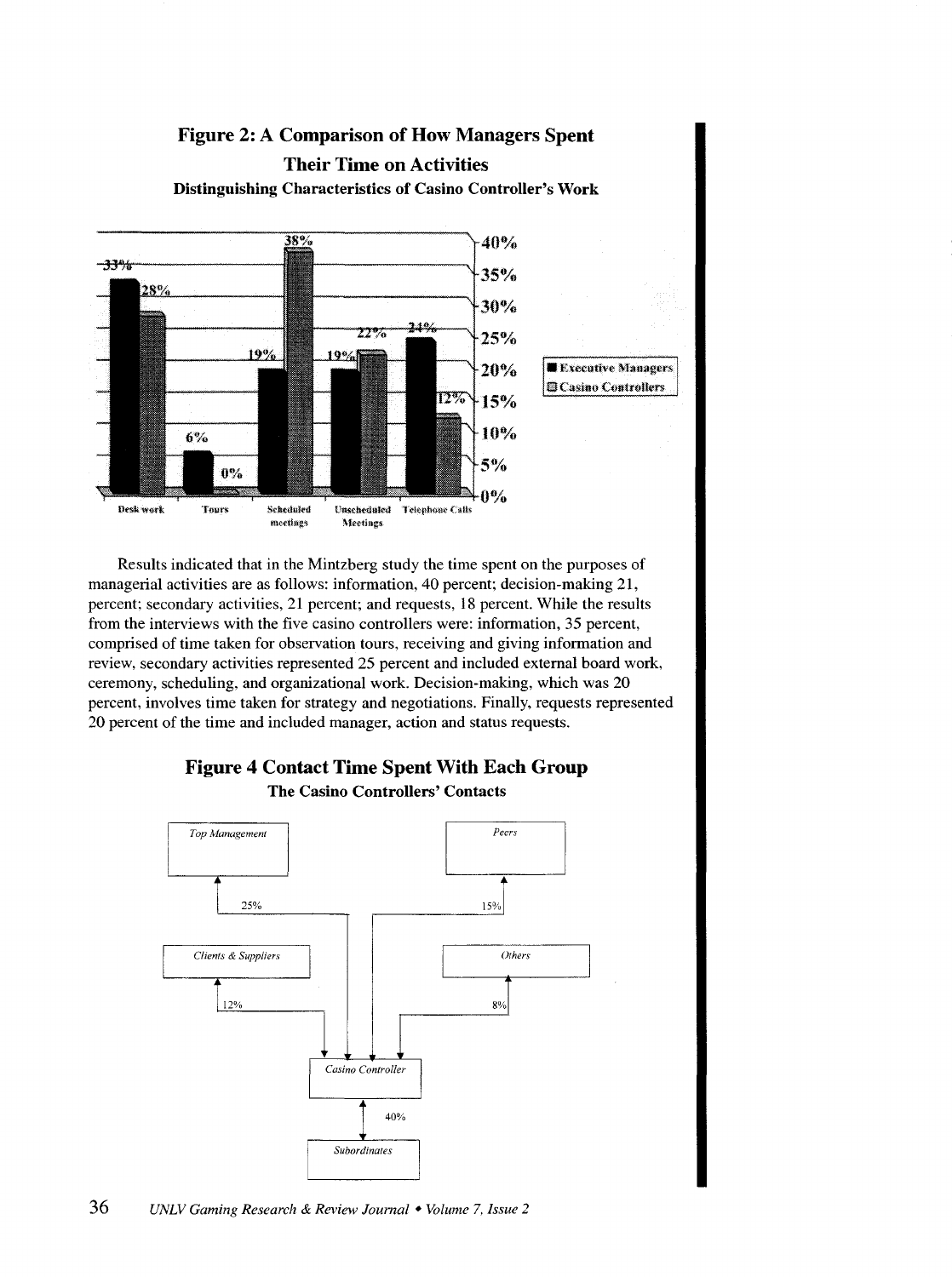Contact time spent with each group by the casino controller is displayed in Figure 4. This information was obtained through interviewing of five casino controllers. Results indicated that casino controllers spent 40 percent of their time with subordinates, 25 percent with top management, 15 percent with peers, and 12 percent with clients and suppliers. These findings are consistent with the Mintzberg study showing that managers spent between 39 and 48 percent of their time with subordinates, 16 to 25 percent with peers, and 13 to 20 percent on clients and suppliers.



Preparing Reports 12%

The casino controller percentage of time spent on deskwork is displayed in Figure 5. These results were based on interviews of five casino controllers. Casino controllers spent 50 percent of their desk sessions on reviewing reports, 20 percent on giving advice, 12 percent on preparing reports, and 13 percent planning and thinking. Since desk sessions have a reasonable amount of structure and organization they could also be used to provide time for research and educational development for the casino controller.

# **Figure 6 Transforming the Casino Finance Functions for the 21st Century**

# **THE** ROAD TOWARD EXCELLENCE

- Business Partner Competitive Analysis Strategic Information
- Translator

Supporting Business Teams Product and Cost Planning Process Improvement Capacity Analysis Customer/Product Costing Cost/Value Drivers Information Trustee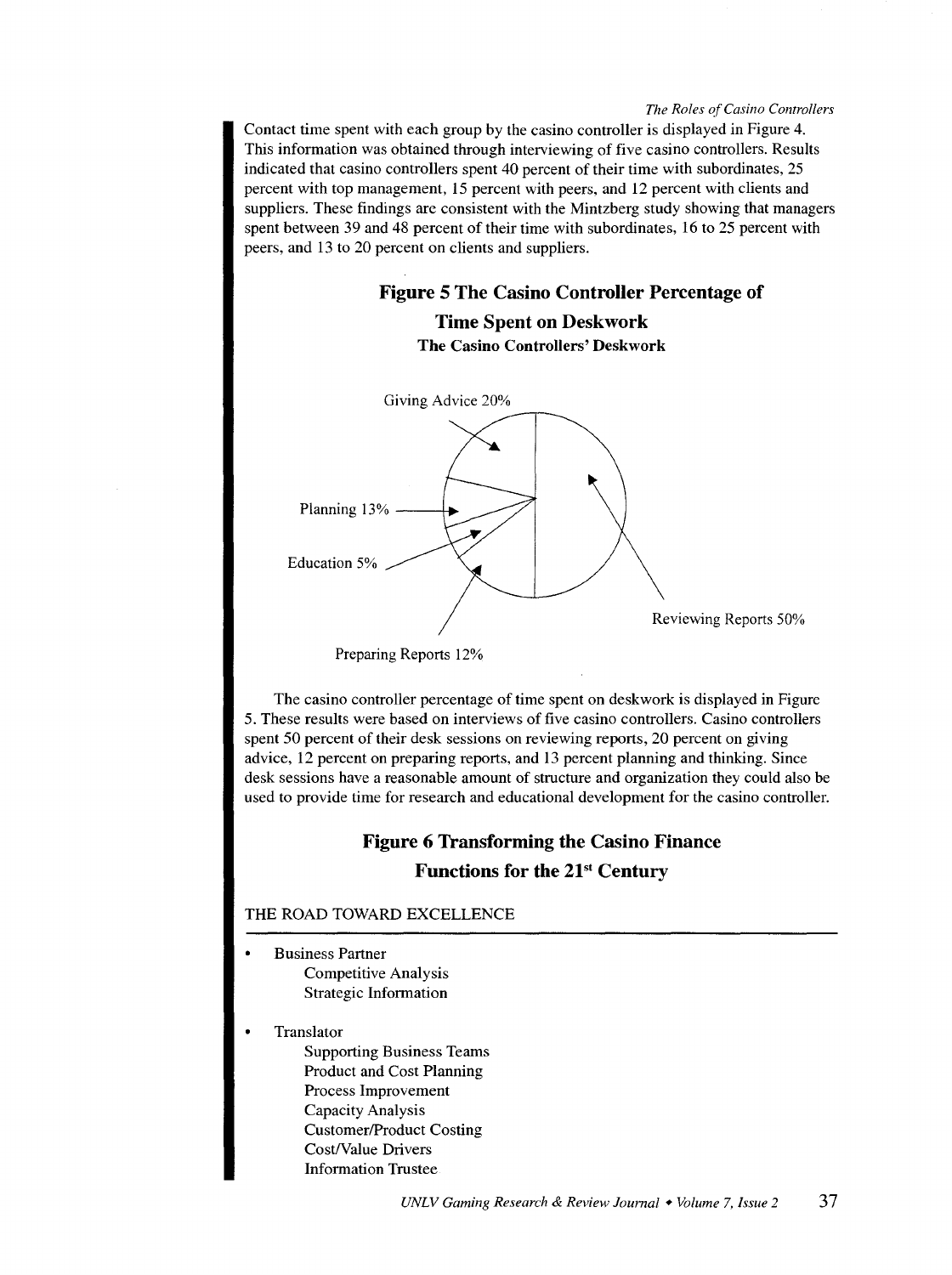- Toolmaker
	- Issue Identification Data Integration Process Orientation Model Development Segmentation Definition

#### Scorekeeper

General Ledger Transaction Processing External Reporting Compliance Budgeting or Variance Analysis

Figure 6 outlines the possible transformation of the casino finance roles for the new millennium. This diagram was adopted from Freeman (1998). According to Freeman (1998) controller's roles will transcend their conventional roles (scorekeeper, toolmaker, and translator) into the role of business partners in the new millennium. In Figure 6 casino controllers traditional finance roles could be related to that of a scorekeeper, toolmaker and translator. Casino controllers traditionally conduct operational measurements and execution of financial activities.

During the interview sessions with the five casino controllers they were asked to assess their department's current performance based on the finance roles in Figure 6. Their performance rating was on a five-point Likert scale  $(1 = low, 2 = moderately)$  low,  $3 =$  moderate,  $4 =$  moderately high, and  $5 =$  high). Their ratings were shown in Table 12. Scorekeeper was ranked high, while business partner ranked moderate. This provides some useful information regarding the current utilization of activities associated with the casino controllers' finance roles. Based on the interview results it would appear that casino controllers' roles were activities that were execution and measurements-oriented rather than extensively involving creating strategies and setting objectives.

# **Summary and Implications**

This study explored the nature of the casino controller's work in the gaming industry. The data were collected using a questionnaire developed with structured and fixed alternative questions and structured-direct interviews. The survey and the interviews were very helpful in gaining a better understanding of the roles of casino controllers. They also complement each other and assist with focusing on specific activities performed by casino controllers.

Analysis of data collected contributed to the understanding of the roles of casino controllers and provided answers to the various research questions. The three primary managerial roles of the casino controllers are interpersonal, informational, and decisional. Casino controllers spent the majority of their time (38 percent) on unscheduled meetings and 28 percent on deskwork. Reviewing reports represented 50 percent of deskwork. The types of technical knowledge required by the casino controllers are accounting/auditing, finance, gaming law, taxes, casino security, and human resources. The types of internal audits conducted by the casino controllers were revenue audit and casino audit. The primary information technology challenge facing the casino operation was integration/interfacing different applications.

There are implications from this study that are relevant to future research. First, how do casino controllers perceive the importance of the ten managerial roles used to describe their managerial activities? Second, what are the technical skills required by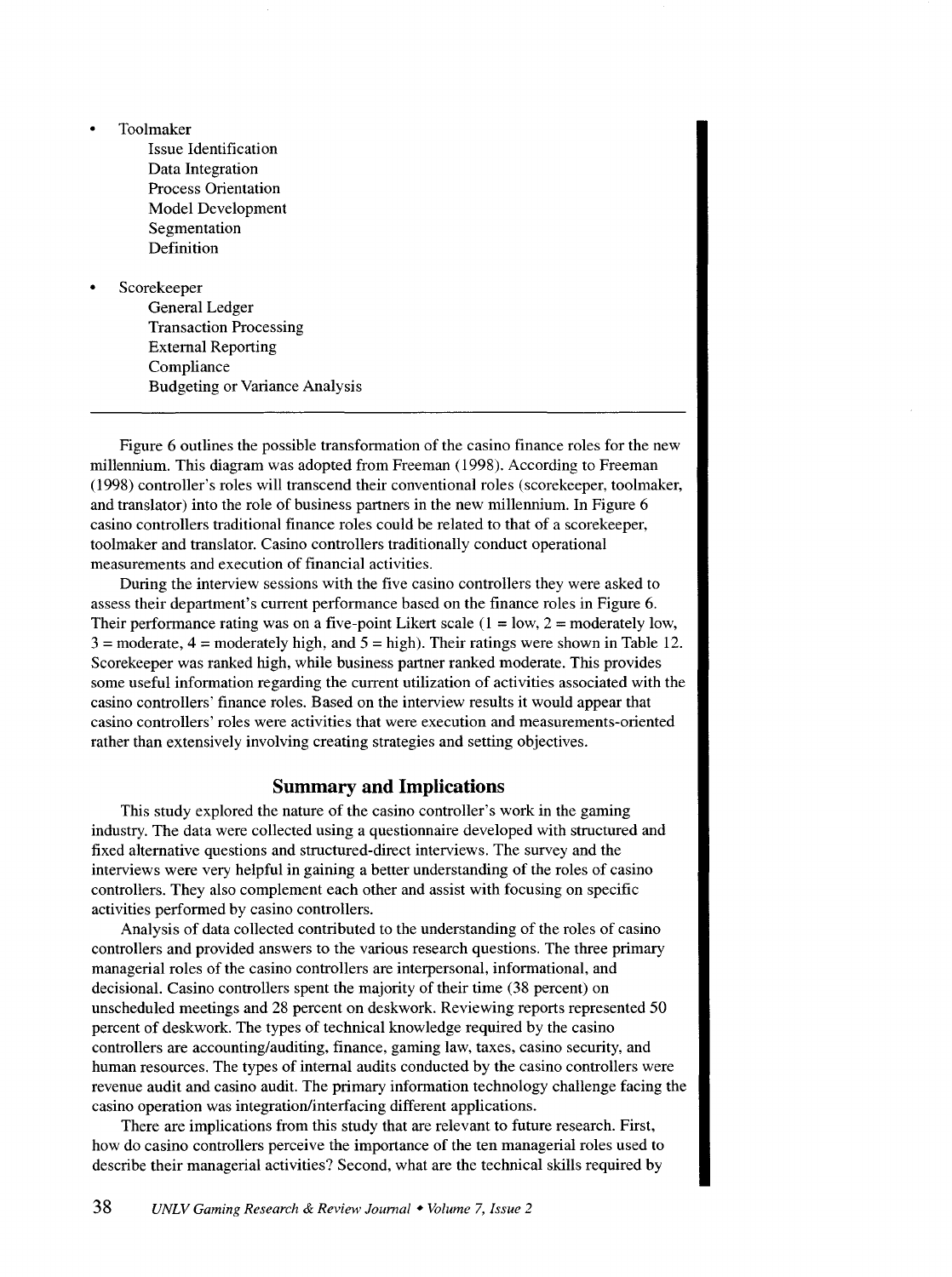casino controllers? Third, what factors influence the activities performed by casino controllers? Fourth, by transforming the casino finance function for the new millennium, what are the relative values of the four functions-scorekeeper, toolmaker, translator, and business partner? Fifth, what is the extent of the casino controller's authority over specific functions performed? Sixth, are casino controllers breaking out of their traditional roles of "number crunchers" into the role of business strategists? If so what is the major trend impacting the role of the casino controller as a decision-maker and a business strategist?

While this study provides important information regarding the nature of the casino controller's work, caution should be taken when interpreting the results. First, the survey came from a small sample size and a nonrandom sample method was used (convenience sample). Second, this study follows traditional management research using questionnaires and interviews to obtain information regarding management roles. Management literature suggests that direct observation is the best method to obtain

> firsthand information when studying management roles (Ferguson and Berger, 1994).

**Casino controllers who are uncomfortable with new technology will eventually be replaced with a new breed of highly educated controllers.** 

The results from this investigation indicate that casino controllers were well educated, and employed high levels of technical skill in such areas as financial accounting, taxation, finance, and internal controls. The responsibilities of the casino controllers are more than just ensuring that proper gaming revenues are posted to the general ledger. Controller is a specialized job, requiring an extensive knowledge of

accounting, finance, gaming law, casino security, human resources and leadership.

According to this study one of the major challenges facing casino controllers today is the inability to integrate and interface different information technology applications. Casino controllers who are willing to modify their systems to make the best use of new technology will likely see improvements in departmental efficiency. However, casino controllers who are uncomfortable with new technology will eventually be replaced with a new breed of highly educated controllers, many of them with advance education and consulting experience. They would be required to streamline many transactional systems and provide profit centers with more specialized forms of financial analysis. Over the course of three decades the casino controller's function has risen from one of senior clerk to one of the most advanced, highly educated, and useful positions in casino resort properties.

Persons considering a career as a casino controller and its likely progression, should know the importance of living in the present and absorbing all they can about their current experience, picking up skills along the way. Foremost in the mind of casino controllers should be the completion of current objectives and deliverables. However, a simultaneous effort should be to seek to bolster the skills they already possess by reaching those objectives through new practices or by partnering with a colleague with a different background than theirs. They need to identify the skills that they feel will help them in the future and seek to obtain them in their current endeavors, in other words, focus on the immediate, but plan for the future. In the final analysis, casino controllers need to look at themselves in the mirror and justify their actions to themselves. They are trained, and know what has to be done, and they need to be the champions of interpersonal, information, and decision roles because they are the nerve center of the casino operations.

As members of the management team, casino controllers must view their company objectives in a broader context in order to strategize ways to meet customer demands for new products and services. This would include participation in such areas as business expansion, revenue enhancement, and information technology initiatives to increase visibility and redefine the traditional roles of casino controllers. In addition to extensive knowledge of accounting and finance, today's casino controllers need to possess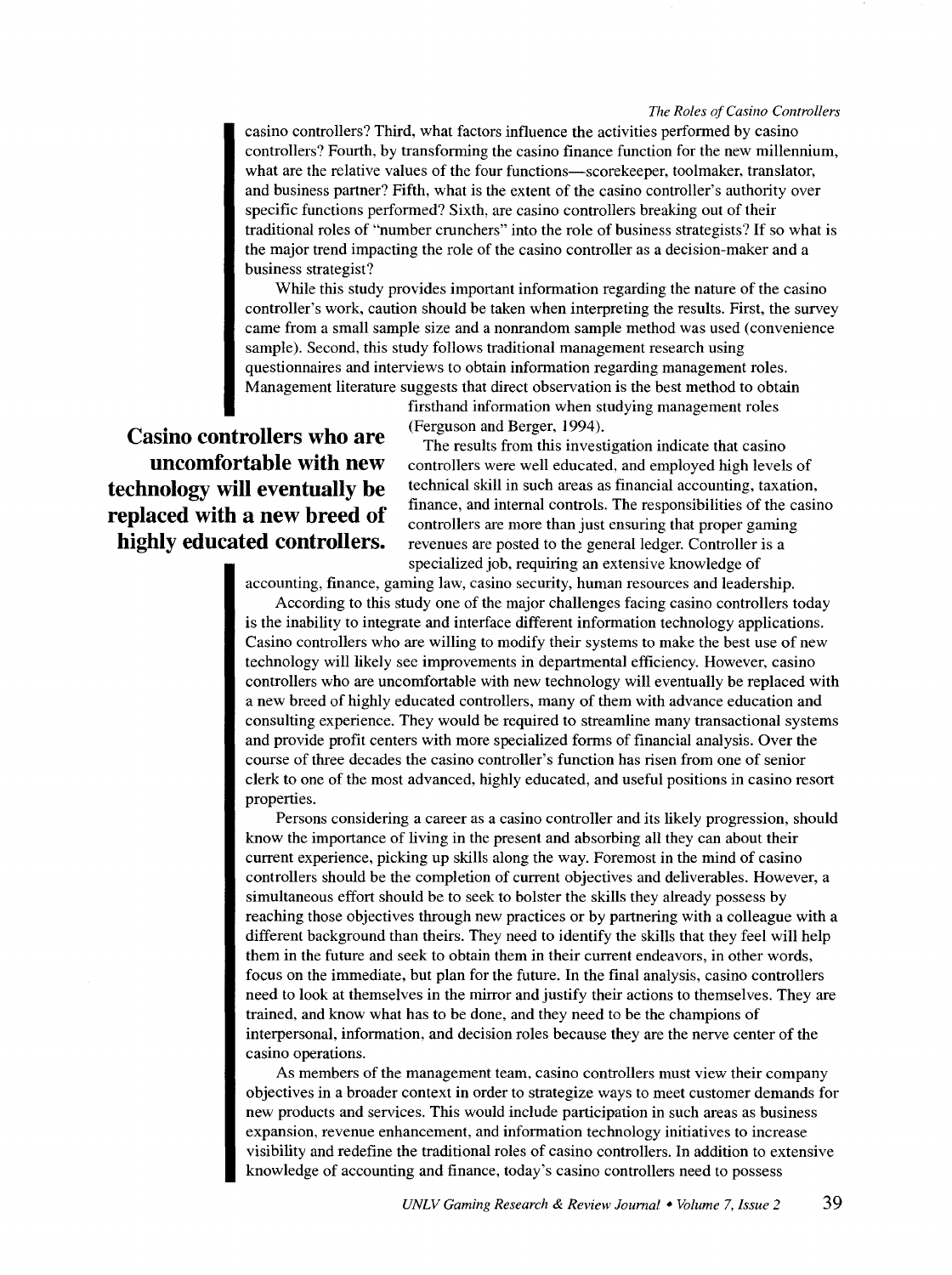excellent management and communication skills to enable them to supervise their staff and interact with their peers in other areas of the casino resort property.

#### **References**

- Anderson, J. M., & Bragg, S.M. (2000). *The controller'sfunction.* New York: John Wiley & Sons, Inc.
- Anderson, R. D. (1947). *Practical controllership.* Chicago: Richard D. Irwin Inc.
- Burgess, C. L. (1994). A profile of the hotel financial controller in U.K., United States and Hong Kong. *International Journal of Hospitality Management, 15* (1), 19-28.
- Dann, D. (1990). The nature of managerial work in the hospitality industry. *International Journal of Hospitality Management, 9* (4), 319-334.
- Ferguson, H. D., & Berger, F. (1984). Restaurant managers: What do they really do? *Cornell Hotel* & *Restaurant Administration Quarterly, 25(2),* 27-37.
- Freeman, T. ( 1998, May/June). Transforming the finance function for the new millennium. *Corporate Controller,* 23-29.
- Friedman, B. (1982). *Casino management.* Secaucus, NJ: Lyle Stuart Inc.
- Geller, A., Ilvento, L. C., & Schmidgall, R. ( 1990). The hotel controller: Revisited. *Cornell Hotel* & *Restaurant Administration Quarterly,* 38(7), 91-97.
- Geller, A., & Schmidgall, R. (1984). The hotel controller: More than a bookkeeper. *Cornell Hotel & Restaurant Administration Quarterly,* 25(2), 16-22.
- Gibson, D. (1998). A qualitative research study on perceptions held by Hong Kong hotel financial controllers in decision-making roles. *Hospitality Management,* (17), 65-81.
- Goodman S. R., & Reece, J. S. (1978). *Controller's handbook.* Homewood, IL: Dow Jones-Irwin.
- Goussak, W. G. (1994, Oct/Nov). A day in the life of a gaming controller. *The Bottomline, 13-15.*
- Horngren, T. C., & Foster, G. (1991). *Cost accounting: A managerial emphasis* (7<sup>th</sup> ed.). Englewood Cliffs, NJ: Prentice-Hall, Inc.
- Homgren, T. C., Foster, G., & Datar, M.S. (1997). *Cost accounting: A managerial emphasis* (9th ed.). Upper Saddle River, NJ: Prentice-Hall, Inc.
- Kerby, D., & Romine, J. (1998, March/April). Challenges and opportunities facing controllers and financial managers. *Corporate Controller,* 29-33.
- Ley, A. D. (1980). The effective GM: Leader or entrepreneur? *Cornell Hotel* & *Restaurant Administration Quarterly, 21(2),* 66-67.
- Malhotra, N. K. (1999). *Marketing research: An applied orientation.* Upper Saddle River, NJ: Prentice Hall, Inc.
- Marshall, H. L., & Rudd, P. D. (1996). *Introduction to casino and gaming operations.*  Englewood Cliffs, NJ: Prentice-Hall, Inc.
- Messmer, M. (1999, Feb). The role of the controller. *Management Accounting*, 16-17.
- Mintzberg, H. (1973). *The nature of managerial work.* Englewood Cliffs, NJ: Prentice-Hall, Inc.
- Moore, R., & Stefanelli, J. (1989). Power and the hotel controller's role. *Hospitality Education and Research Journal, ( 13),* 1-12.
- Petkova, 0., & Petkova, D. (2003). Improved understanding of software development productivity factors to aid in the management of an outsourcing project. *Journal of Information Technology Cases and Applications, (5), 5-18.*
- Pipkin, A. (1989). The 21" century controller. *Management Accounting (US), (2),* 21-25.
- Runk, R. C., & Loretta, R. G. (1989). Controllers on the firing line. *Management Accounting, ( 11 ),* 38-42.
- Sathe, V. (1982). *Controller involvement in management.* Englewood Cliffs, NJ: Prentice-Hall, Inc.